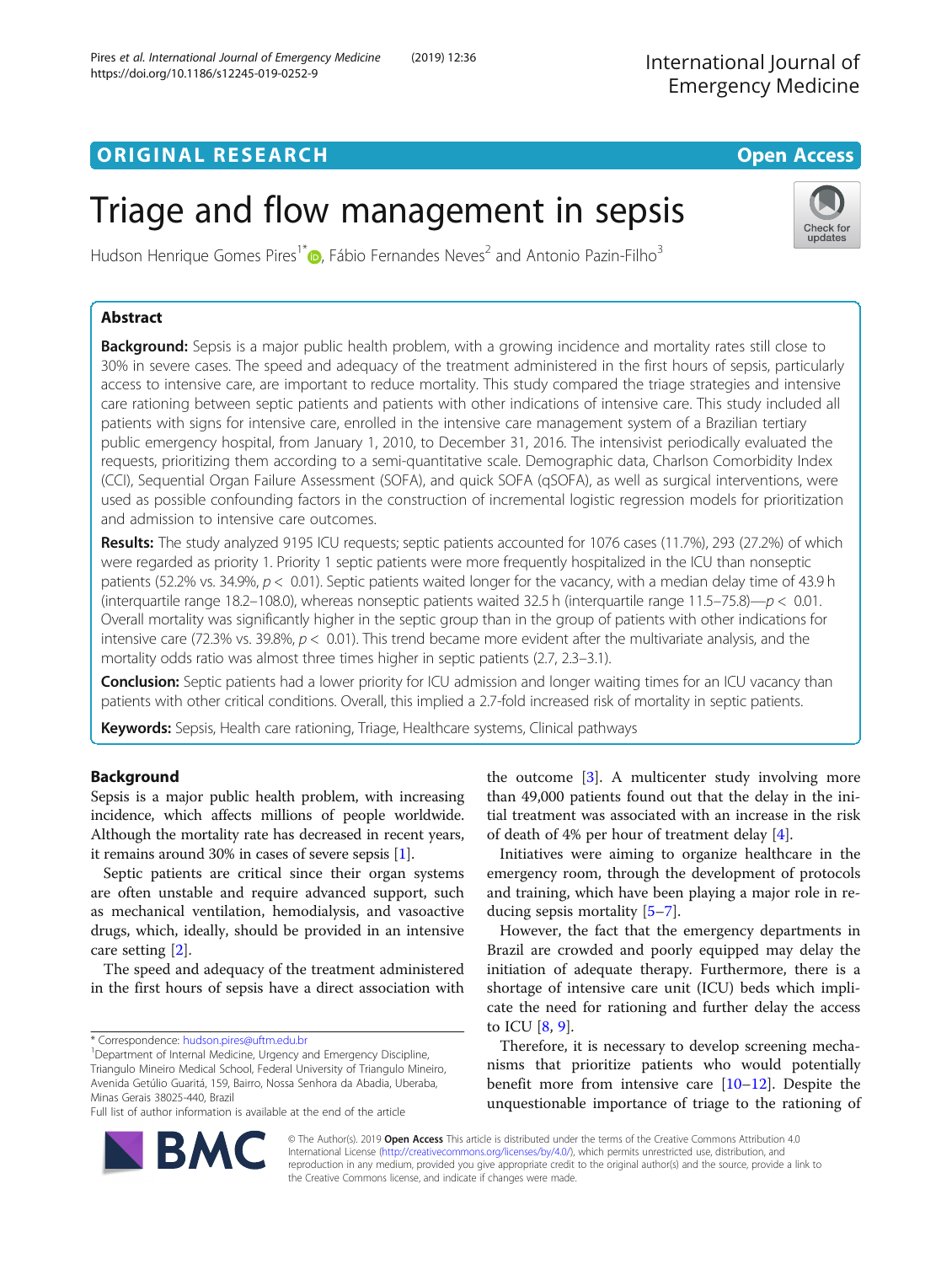intensive care resources, it is a complex and poorly standardized process [[13\]](#page-6-0). Furthermore, no conclusive studies evaluated the rationing process for ICU, including sepsis.

This study aims to compare the screening strategies and allocation of ICU resources between septic patients and patients with other indications of intensive care.

# Materials and methods

The Research Ethics Committee of the Clinical Hospital of the Ribeirão Preto Medical School of the University of Sao Paulo approved the study.

## Settings and study design

This study is a retrospective cohort study of patients whose physicians included a request for a vacancy in an intensive care unit (ICU). Our institution is a tertiary hospital with 192 beds dedicated exclusively to emergency and counts with 28 ICU beds, covering a population of 4,500,000 inhabitants.

# Inclusion and exclusion criteria

We enrolled all patients with an indication for intensive care in the intensive care management system of our hospital from January 1, 2010, to December 31, 2016. We restricted the study to this period due to other flow management strategies that began in 2017.

We excluded patients/individuals whose data were incomplete on the vacancy request form and individuals under 12 years of age from the study. We included only the first request for ICU, excluding patients in need of readmission.

## Data collection and definitions

The vacancy request for intensive care at the Clinical Hospital of the Ribeirão Preto Medical School must be filed exclusively through the intensive care unit management system.

The process consists of the completion of an electronic form by the responsible physician with information about the clinical conditions of the patient, such as vital signs, urine output, Glasgow Coma Scale, and need for mechanical ventilation or vasoactive amines. Moreover, there is an indication for intensive care, with predefined clinical pathways (sepsis, coronary syndrome, cerebral vascular accident, and trauma), as well as the inclusion of the primary and secondary diagnoses, organized by ICD-10-CM. We did not review the sepsis and the other indications of intensive care filled by the responsible physician.

The intensivist physician periodically evaluates all cases and prioritizes them according to the following semi-quantitative scale [[14](#page-6-0)]. This scale goes from priority 1, with good prognosis (severely ill patients who

require mechanical ventilation or invasive hemodynamic monitoring), up to priority 4, the worst prognosis, including candidates for palliative care. Priority 2 includes patients requiring continuous monitoring and possible immediate intervention. Although they have comorbidities, investment is unlimited, since the actual acute event has a good prognosis. Priority 3 includes patients severely ill, but with a low possibility of recovery due to the underlying disease or characteristics of the acute event.

After classification, the patients are ordered by the system according to the priority given by the intensivist. In the case of a tie, the system respects the chronological order of inclusion. The intensivist physician and the hospital medical director can change the patient priority if it is necessary to eliminate potential bottlenecks to the specific flow of patients.

We retrieved demographic data, such as age, gender, ethnicity, and civil status, from the hospital information system. The characterization of surgical procedure, as well as the calculations of the Charlson Comorbidity Index (CCI), Sequential Organ Failure Assessment (SOFA), and quick SOFA (qSOFA) scores, was obtained by reviewing the electronic medical records [[15,](#page-6-0) [16\]](#page-6-0).

#### Statistical analysis

We used mean and standard deviation or percentage for descriptive statistics according to the nature of the variable. Student's  $t$  test or analysis of variance (ANOVA) or the non-parametric equivalents were used to compare continuous variables, and the chi-square test was used to compare categorical variables. For the multivariate analysis, logistic and Poisson regression models were constructed to adjust possible confounding variables regarding the outcome. All analyses were performed using the STATA software version 10 (USA, College Station TX), with a significance level below 5%.

## Results

During the study period, there were 9775 ICU vacancy requests. Since we excluded 496 observations due to the lack of evaluation by the intensivist (triage) and 84 for incomplete data in the electronic form, a total of 9195 cases remained for analysis. We classified 1076(11.7%) as septic patients.

Intensive care physicians classified septic patients as priority 1 in 27.2% of the cases in comparison with 67.2% for the nonseptic group ( $p < 0.01$ ). Septic patients who received a priority 1 status had a higher proportion of ICU admission (52.2%) in comparison with nonseptic patients (34.9%) with the same classification ( $p < 0.01$ ). Figure [1](#page-2-0) summarizes the distribution of patients by priority 1 status and ICU admission.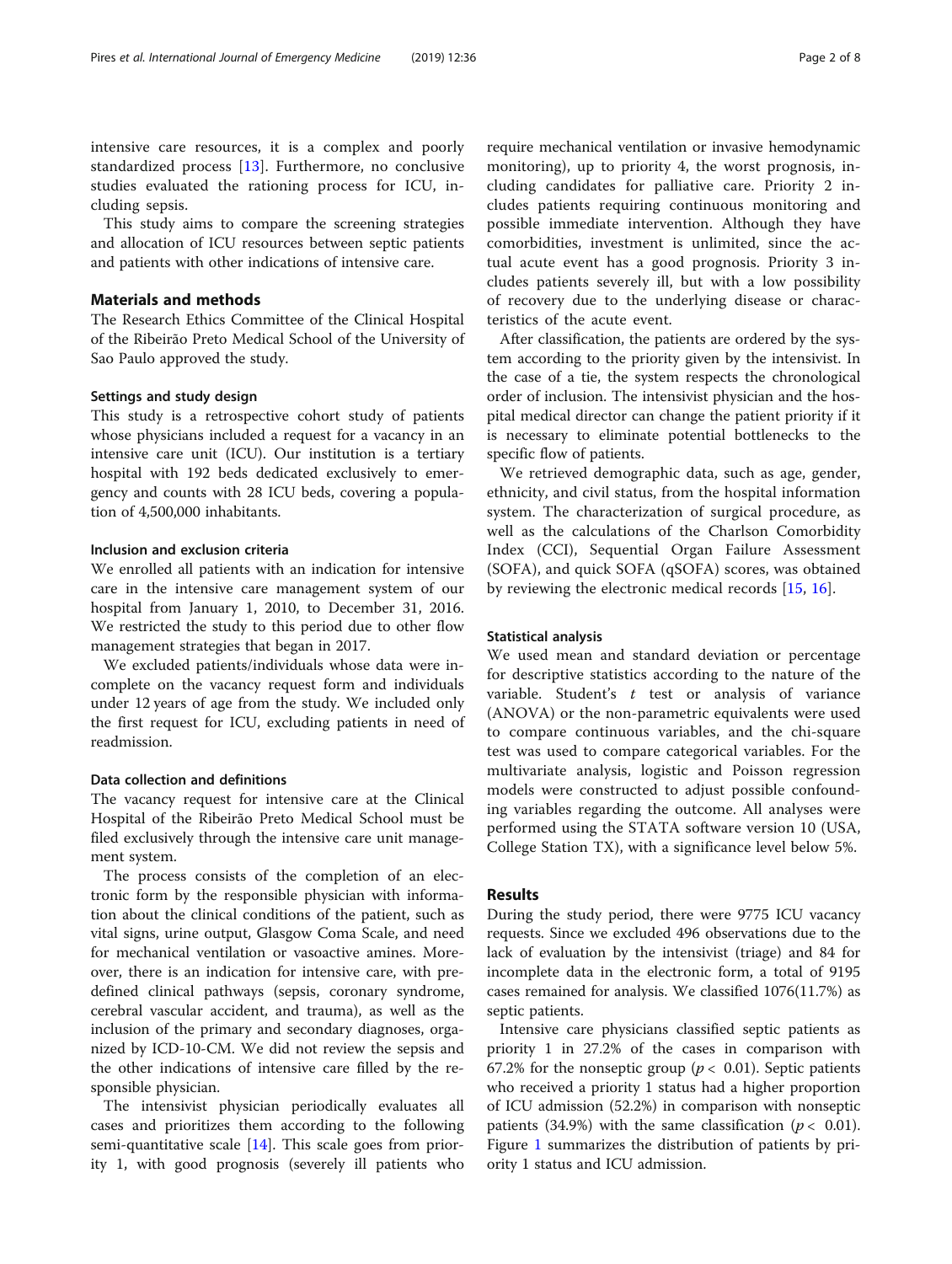<span id="page-2-0"></span>

Table 1 compares the demographic data and severity indicators between septic and nonseptic patients. Caucasian patients and the absence of a stable union prevailed in both groups of the male gender. Internal medicine was predominant in both groups, despite being more prevalent in the septic group (63.3% vs. 54.2%,  $p < 0.01$ ).

Patients diagnosed with sepsis were older and had more comorbidities than the group of patients with

Table 1 Descriptive analysis of the variables of septic and nonseptic patients

|                                 | Sepsis ( $n = 1076$ ; 11.7%) | Other causes<br>$(n = 8119; 88.3\%)$ | р      |
|---------------------------------|------------------------------|--------------------------------------|--------|
| Age                             | $59.3 + 17.8$                | $56.0 + 18.2$                        | < 0.01 |
| Male                            | 602 (55.9%)                  | 5030 (61.9%)                         | < 0.01 |
| Internal medicine<br>specialty  | 682 (63.4%)                  | 4405 (54.2%)                         | < 0.01 |
| Married/stable<br>union         | 411 (38.2%)                  | 3358 (41.3%)                         | 0.04   |
| Declared Caucasian<br>ethnicity | 856 (79.5%)                  | 6358 (78.3%)                         | 0.35   |
| Charlson score $\geq 1$         | 699 (64.9%)                  | 4517 (55.6%)                         | < 0.01 |
| $qSOFA score \geq 2$            | 639 (59.3%)                  | 3641 (44.8%)                         | < 0.01 |
| SOFA score $\geq$ 2             | 822 (76.4%)                  | 5686 (70.0%)                         | < 0.01 |
| Vasoactive drugs                | 788 (73.2%)                  | 1988 (24.5%)                         | < 0.01 |
| Mechanical<br>ventilation       | 693 (64.4%)                  | 3758 (46.3%)                         | < 0.01 |

other indications of intensive care. They also had a higher prevalence of organ dysfunction and, therefore, required more intensive care resources, such as mechanical ventilation and infusion of vasoactive drugs.

Despite the significant differences between the groups, both in terms of comorbidities and severity, the proportion of access to intensive care was similar; 345 of the 1076 septic patients (32.0%) were admitted to the ICU, whereas 2555 of the 8119 nonseptic patients (31.4%) were referred to the ICU ( $p = 0.31$ ).

Even though there was a similar frequency of ICU admission between groups, septic patients waited longer for the vacancy, with a median time delay of 43.9 h (interquartile range 18.2–108.0), whereas nonseptic patients waited 32.5 h (interquartile range  $11.5-75.8$ ) $-p < 0.01$ .

Overall mortality was significantly higher in the septic group than in the group of patients with other indications for intensive care  $(72.3\% \text{ vs. } 39.8\%, p < 0.01)$ . This trend became more evident after the multivariate analysis, and death risk was almost three times higher in septic patients (OR 2.7, 2.3–3.1).

The delay in ICU admission directly affected this outcome. Figure [2](#page-3-0) shows that mortality in nonseptic patients increased in a linear manner according to the magnitude of the delay in intensive care admission, starting at 33.3% on average in patients who had been admitted in less than 6 h and reaching 47.8% in those whose admission was delayed for more than 24 h  $(p$  for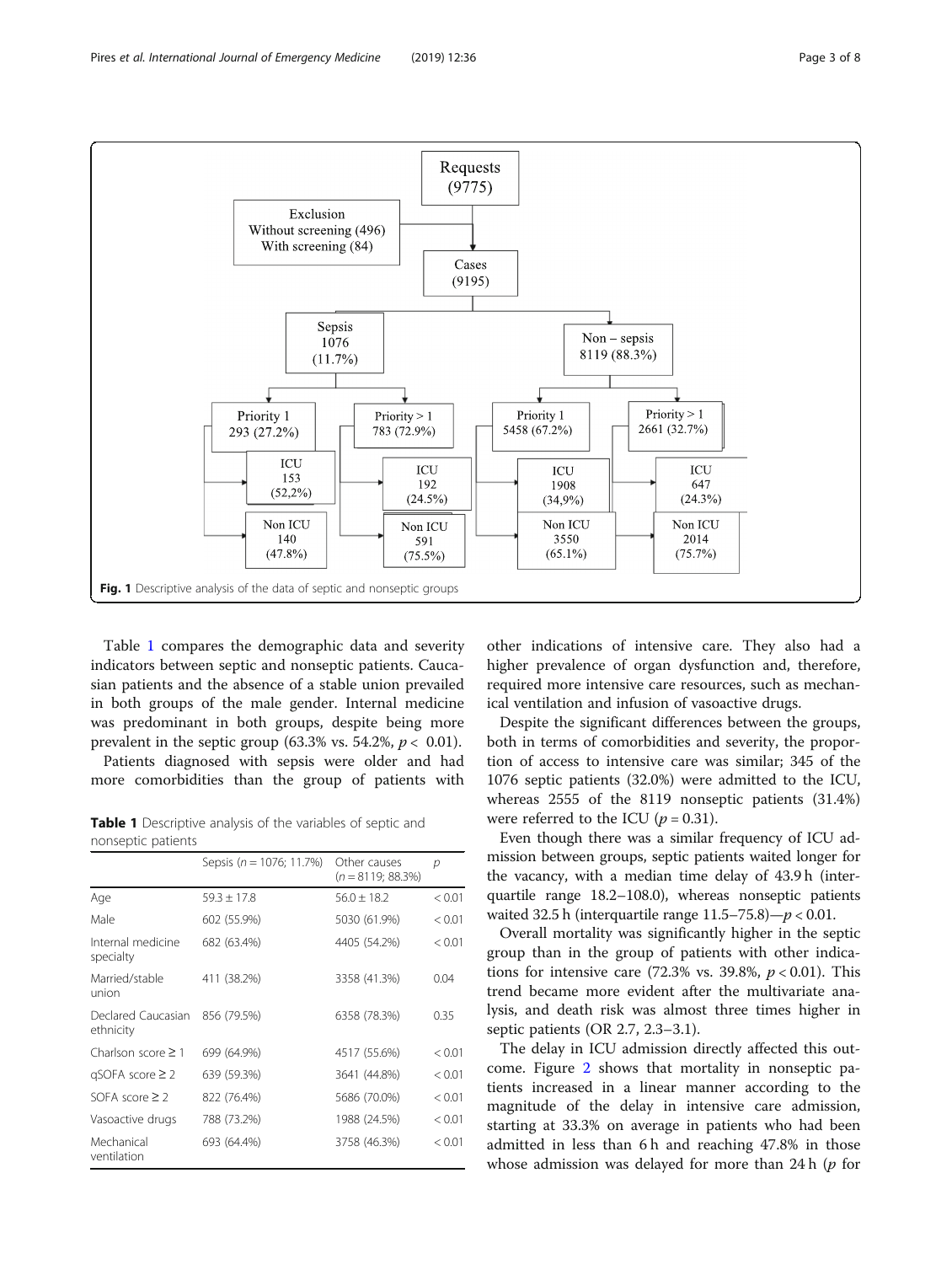<span id="page-3-0"></span>

trend < 0.01). We observed two mortality patterns in the group of septic patients. Those patients with up to 12 h delay reached 60% mortality, while those with more than 12 h had a 70% mortality prevalence ( $p =$ 0.057). Septic patients admitted for more than 12 h had the same mortality rate as septic patients that had not been admitted ( $p = 0.87$ ).

In the multivariate analysis (Fig. [3](#page-4-0)a), sepsis was the independent variable more negatively associated with receiving a priority 1 classification during medical screening. Sepsis was even more significant than the presence of comorbidities (Charlson Score), with odds ratios of 0.20 (0.17–0.23) and 0.53 (0.49–0.58), respectively.

On the other hand, despite being regarded as low priority by intensive care physicians, septic patients were more likely to be admitted to intensive care, second only to surgical patients, with odds ratio of 1.23 (1.07–1.43) and 1.69 (1.52–1.87)—Fig. [3b](#page-4-0).

# Discussion

Septic patients had a lower priority for ICU admission and longer waiting times for an ICU vacancy than patients with other critical conditions, implying a 2.7-fold increased risk of mortality in septic patients. The delay in ICU admission was associated with a higher mortality rate in both groups, with a linear behavior in the nonseptic group and bimodal trend in the septic group.

The mortality rate observed in the septic group (73.3%) was higher than in other countries with limited resources, such as Haiti—24.2% [\[17](#page-6-0)], Uganda—45.7% [[18\]](#page-6-0), Colombia—33.6% [\[19](#page-6-0)], and several Asian countries—44.5% [[20](#page-6-0)]. A Brazilian study which analyzed data from 4271 hospitals over 10 years estimated the overall sepsis mortality at 46.3%. In the group of patients that

required ICU transfer, the mortality rate was 64.5% [\[21](#page-6-0)]. A prevalence study conducted by Machado et al. in 1690 Brazilian intensive care units found 30% of intensive care beds occupied by septic patients [[22](#page-6-0)]. The 55.7% mortality rate found in this population was lower than the observed in this study, even in patients who also needed intensive care resources.

Given the number of confounders involved, it is difficult to compare the mortality of septic patients in different populations. The sepsis definition has undergone revisions, requiring caution when comparing studies. Much remains to be done so that sepsis is recognized early. Finally, the conditions of access to the healthcare system and its structuring are significant points to consider, since sepsis is a time-sensitive condition.

Papali et al. proposed the three-delay model, in which barriers are used to effectively evaluate the treatment of septic patients, especially in countries with limited re-sources [\[23\]](#page-6-0). These barriers are recognizing and diagnosing sepsis at admission (first), providing expedite initial resuscitation measures (second), and providing followup and monitoring after clinical resuscitation (third). The first two barriers are closely associated with the quality of care at the emergency department, whereas the latter depends on the timely qualified provision of intensive care beds.

We observed that less than one third of septic patients with indications for intensive care in the present study were admitted to the ICU, and most of them ended up receiving care at the emergency department, often without the resources needed. The unavailability of ICU beds is a global problem that requires urgent structural investments, as well as the adoption of rationing strategies to limited resources [\[12](#page-6-0), [13,](#page-6-0) [24\]](#page-6-0).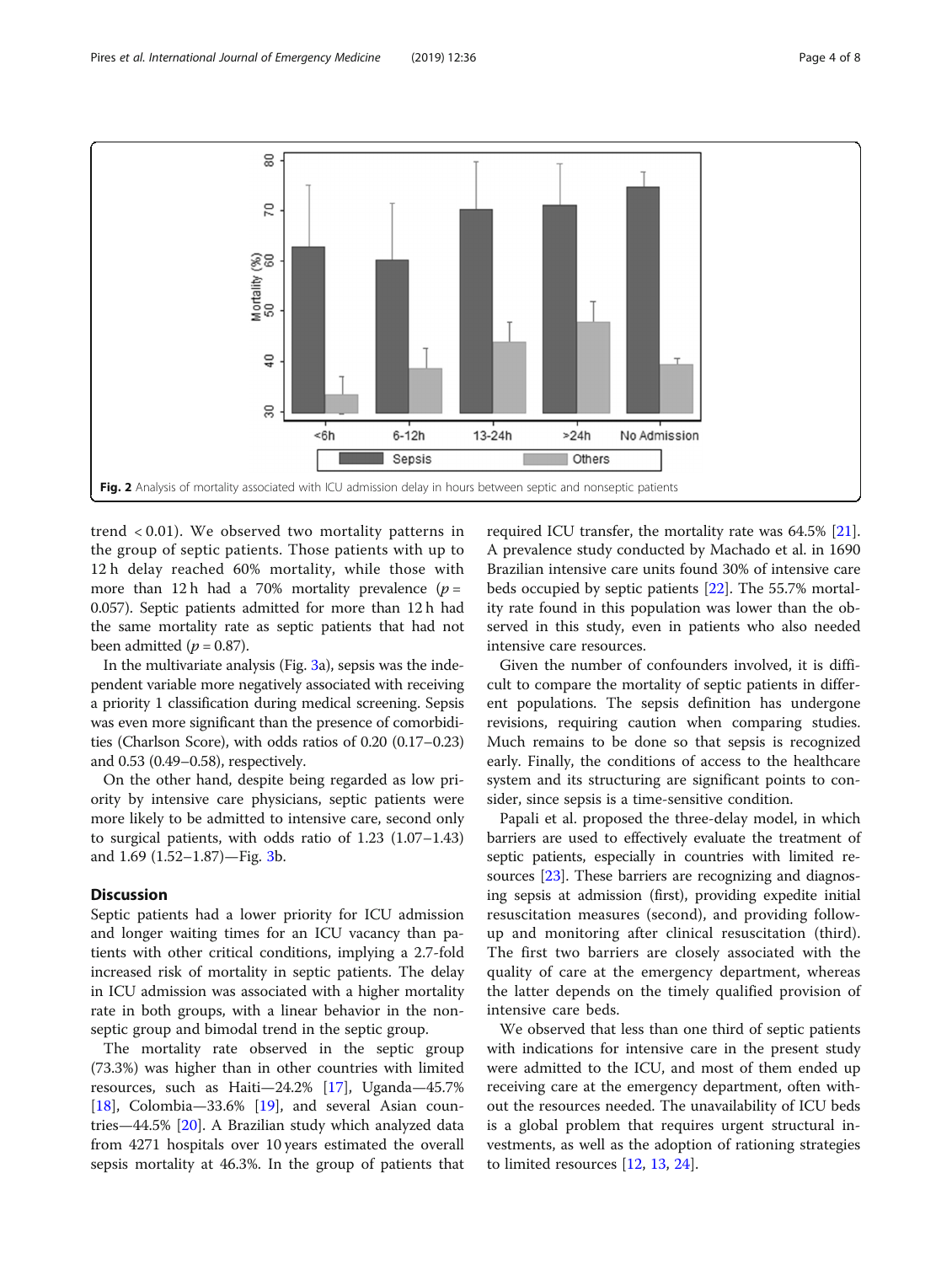<span id="page-4-0"></span>

Three models of rationing ICU admission have been discussed: prioritization, list of diagnoses, and vital parameters [\[3](#page-6-0)]. The prioritization is a process that utilizes a semi-qualitative scale standardizing the benefit that admission to the ICU could bring to the patient. Meanwhile, the diagnostic list and vital parameter models seek to grant more objectivity to the evaluation. The first model was based on a list of diagnoses that should be prioritized, and the second depends on the patient's functional condition, that is, the degree of instability. Even though more objective models may be more attractive, more recent evidence

suggests the use of semi-qualitative models, like the one used in this study [[3\]](#page-6-0).

The results obtained herein reinforce the importance of providing timely access to intensive care resources. The association between ICU transfer delay and increased in-hospital mortality, both for septic patients and patients with other conditions, that we observed is similar to those of other researchers [[9,](#page-6-0) [25](#page-6-0)–[27\]](#page-7-0). Administrative protocols implementation that prioritizes the admission of septic patients to intensive care resources could be a valuable tool to reduce mortality. These protocols proved to be worthy in other time-sensitive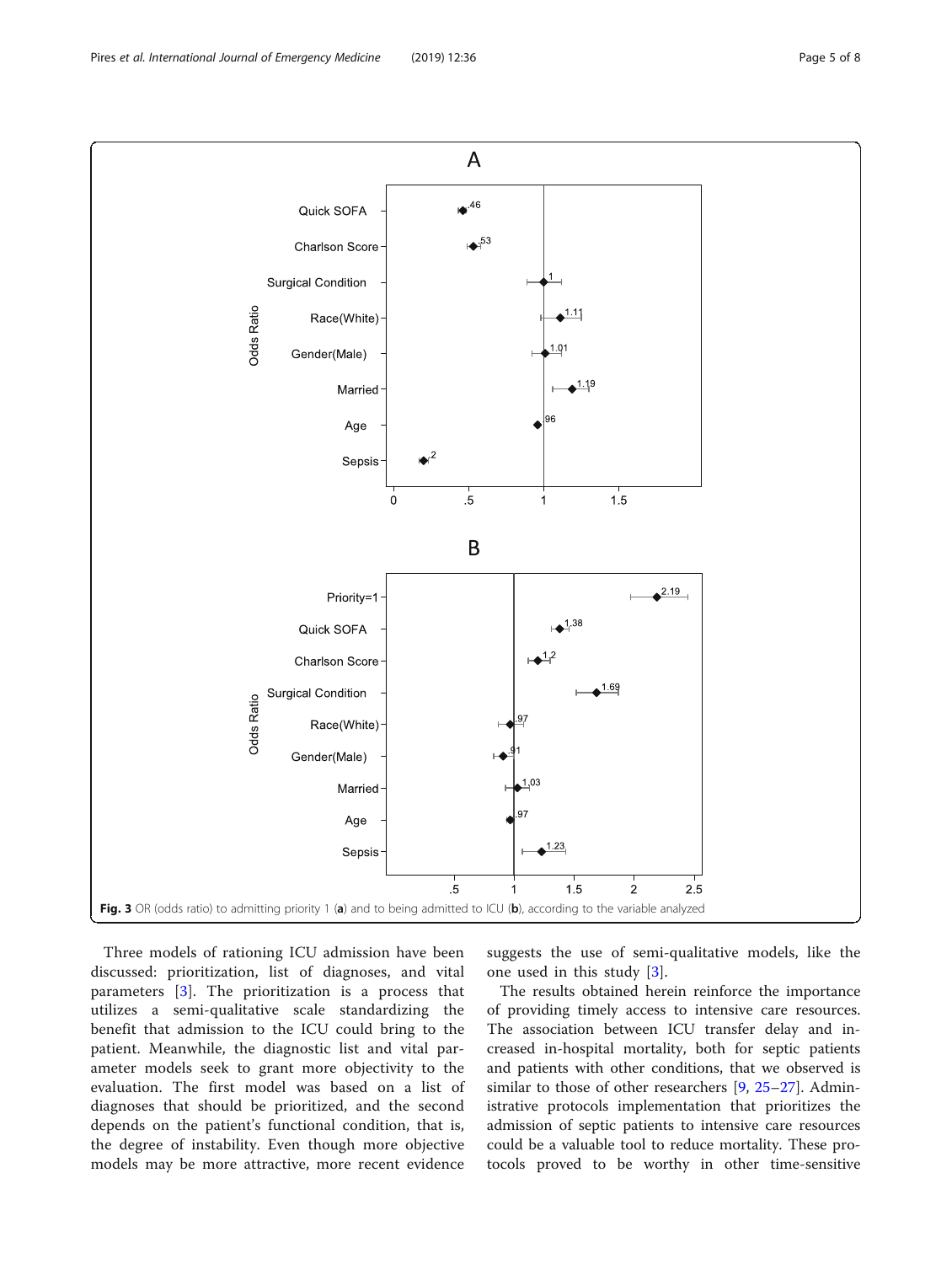diseases, such as acute coronary syndromes and cerebral vascular accident.

The worst prognosis associated with out-of-ICU care may be due to the usual overcrowding of emergency departments and the consequent lack of structural and human resources, thus hindering the proper development of the best clinical practices. A retrospective cohort of septic patients demonstrated that fluid infusion and antibiotic administration delayed progressively as the occupancy rate increased in the emergency department [\[28](#page-7-0)]. Another potential explanation is the lack of training of the health care personnel of the emergency departments and nursing wards to deal with critically ill patients [\[9](#page-6-0)].

The lack of validated criteria to screen a septic patient for ICU admission is a complicating factor. In this study, only 27.2% of septic patients were classified as priority 1, whereas in the nonseptic group, 67.2% received this classification. Even though we have not measured interobserver variability, a hierarchical superior mediates any disagreement in our rationing process. Nevertheless, this process could not rule out any preconceived notion of a lower prognosis of sepsis that more objective screening criteria could aid to reduce. In a study conducted in Brazil, Cardoso et al. observed that sepsis was the only diagnostic category significantly associated with ICU ad-mission delay [\[9](#page-6-0)].

Older age and higher prevalence of comorbidities in the septic patient group could be responsible for their worst classification, and consequently, with less potential benefit from intensive care resources. Quintano et al. concluded that age is an independent predictor of death in sepsis and that there is an additional risk of dying of 3.6% per year of life [[21\]](#page-6-0). As for comorbidities, Cardoso et al. observed a higher prevalence of these conditions in the group of patients with delayed ICU admission when compared to patients with immediate access, with prevalence of 25.4% and 10.4%, respectively [[9\]](#page-6-0).

The increased prevalence of septic patients referred from internal medicine may also help to understand the logic used in screening. Internist doctors are better trained to care for critical patients than surgeons, which could lead intensivists to select patients from surgical specialties.

Paradoxically, priority 1 septic patients were admitted to the ICU more frequently than nonseptic patients. This finding may be explained by the increased severity in septic patients and by a higher prevalence of organ dysfunction. The higher prevalence of organ dysfunction among septic patients, making it difficult for them to stay in non-specialized beds, could explain this finding.

Some considerations should be made regarding the distinct behavior when associating mortality rate with ICU admission delay between septic (bimodal) and nonseptic (linear) patients. It should be noted that the time frame for the onset of clinical presentation of nonseptic conditions such as trauma, infarction, and cerebral vascular accident is easier to characterize than that of sepsis. As the septic patients included in this study were referred from other hospital institutions, it was not possible to define a group in which the onset of sepsis was better delimited. Since the therapeutic interventions in the septic and nonseptic groups are associated with the temporal window of opportunity, any treatment that the septic patients received may have occurred relatively late.

The bimodal behavior of ICU admission delay and mortality in septic patients reinforces the need to foster awareness of the concept of sepsis and early onset of treatment. Physicians undervalue the most readily available therapeutic interventions for sepsis (hydration and antibiotics) in comparison with those for other time-sensitive conditions, such as thrombolytics or surgical interventions. Taking the structuring of the healthcare system referral into account, we should promote the adoption of these interventions in the prehospital environment.

Some limitations have been observed in this study. Firstly, data from a single center were analyzed, thus determining a low external validity. Secondly, due to the retrospective design of our research, we could not rule out selection biases. We could not revise the conditions that led to an ICU admission request and the classification of the groups according to diagnostic criteria established by international guidelines. Thirdly, the nonseptic patients could be heterogeneous and make the comparison with septic patients unfair. Nevertheless, the lack of ICU beds granted that the majority of the nonseptic group was composed of time-sensitive conditions (trauma, acute coronary syndromes, and central nervous system vascular conditions). We made the comparison of the septic group in isolation with each condition and found out no significant difference and decided to keep the results in only two groups for the sake of simplicity. Finally, due to the high heterogeneity of data described in the electronic medical records, it was not possible to apply more powerful prognostic indicators. Such limitations require careful interpretation of our findings.

## Conclusions

Septic patients received a lower priority of access to intensive care during the triage process by intensivist in our institution. This unfavorable evaluation made the sepsis victims expect more for a vacancy in the ICU compared to patients with other critical conditions. The delay in ICU admission was associated with higher mortality in both groups. Mortality risk was 2.7 times higher in septic patients. Administrative protocols that prioritize the access of septic patients to intensive care resources like those used in other time-sensitive diseases could be of benefit.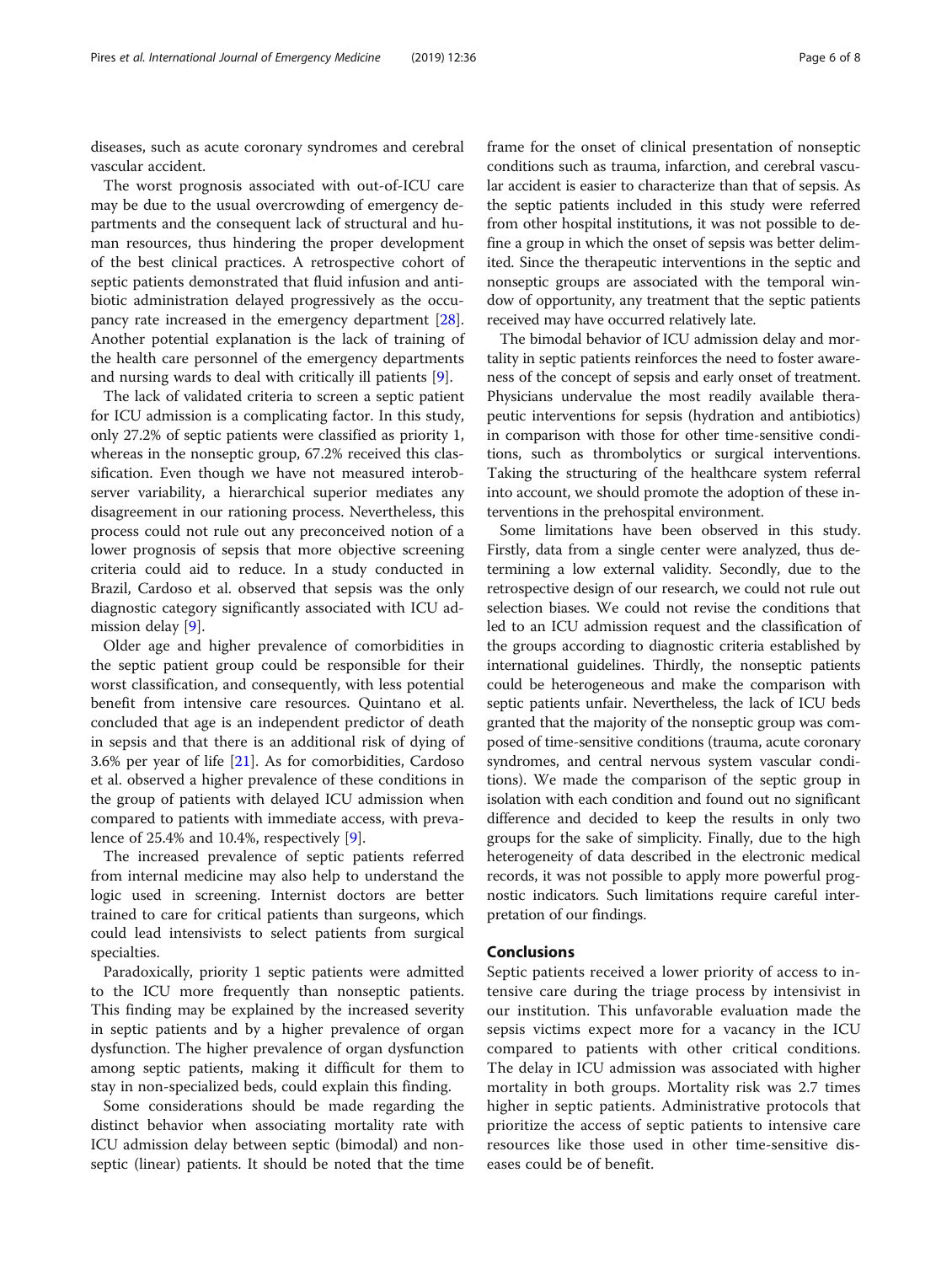#### <span id="page-6-0"></span>Acknowledgements

Not applicable.

#### Authors' contributions

APF participated in the data collection, statistical analysis, data analysis, and writing of the manuscript. FFN participated in the elaboration of the Prioritizing System, data analysis, and writing of the manuscript. HHGP and APF participated in the data collection, statistical analysis, data analysis, and writing of the manuscript. All authors read and approved the final manuscript.

#### Funding

This manuscript did not use funds from any funding agency in any of its conception phases, whether in collecting data, analyzing, or writing the manuscript.

#### Availability of data and materials

Please contact the authors for data requests.

#### Ethics approval and consent to participate

The ethical approvement consent to participate was provided by the local ethical committee.

The consent to participate is not applicable considering the fact that we used administrative data.

#### Consent for publication

The manuscript does not contain any individual person's data. The consent for publication is not applicable.

#### Competing interests

The authors declare that they have no competing interests.

#### Author details

<sup>1</sup>Department of Internal Medicine, Urgency and Emergency Discipline, Triangulo Mineiro Medical School, Federal University of Triangulo Mineiro, Avenida Getúlio Guaritá, 159, Bairro, Nossa Senhora da Abadia, Uberaba, Minas Gerais 38025-440, Brazil. <sup>2</sup>Department of Internal Medicine, São Carlos Medical School, Federal University of São Carlos, São Carlos, Brazil. <sup>3</sup>Department of Internal Medicine, Ribeirao Preto Medical School, University of Sao Paulo, São Paulo, Brazil.

#### Received: 23 August 2019 Accepted: 29 October 2019 Published online: 21 November 2019

#### References

- 1. Stevenson EK, Rubenstein AR, Radin GT, Wiener RS, Walkey AJ. Two decades of mortality trends among patients with severe sepsis: a comparative metaanalysis. Crit Care Med. 2014;42(3):625–31.
- 2. Nates JL, Nunnally M, Kleinpell R, Blosser S, Goldner J, Birriel B, Fowler CS, Byrum D, Miles WS, Bailey H, Sprung CL. ICU admission, discharge, and triage guidelines: a framework to enhance clinical operations, development of institutional policies, and further research. Crit Care Med. 2016;44(8):1553–602.
- Dellinger RP, Levy MM, Rhodes A, Bs MB, Annane D, Gerlach H, Opal SM, Sevransky JE, Sprung CL, Douglas IS, Jaeschke R, Osborn TM, Nunnally ME, Townsend SR, Reinhart K, Kleinpell RM, Angus DC, Deutschman CS, Machado FR, Rubenfeld GD, Webb SA, Beale RJ, Vincent JL, Moreno R. Surviving sepsis campaign guidelines committee including the pediatric subgroup. Surviving Sepsis Campaign. Crit Care Med. 2013;41(2):580–637.
- Seymour CW, Gesten F, Prescott HC, Friedrich ME, Iwashyna TJ, Phillips S, Lemeshow S, Osborn T, Terry KM, Levy MM. Time to treatment and mortality during mandated emergency care for sepsis. N Engl J Med. 2017; 376(23):2235–44.
- 5. Machado FR, Ferreira EM, Schippers P, de Paula IC, Saes LSV, de Oliveira FI Jr, Tuma P, Nogueira Filho W, Piza F, Guare S, Mangini C, Guth GZ, Azevedo LCP, Freitas FGR, do JLG A, Mansur NS, Salomão R. SPDM against sepsis project. Implementation of sepsis bundles in public hospitals in Brazil: a prospective study with heterogeneous results. Crit Care. 2017;21(1):268.
- 6. Ferrer R, Artigas A, Levy MM, Blanco J, González-Díaz G, Garnacho-Montero J, Ibáñez J, Palencia E, Quintana M, de la Torre-Prados MV, Edusepsis Study Group. Improvement in process of care and outcome after a multicenter severe sepsis educational program in Spain. JAMA. 2008;299(19):2294–303.
- 7. Levy MM, Rhodes A, Phillips GS, Townsend SR, Schorr CA, Beale R, Osborn T, Lemeshow S, Chiche JD, Artigas A, Dellinger RP. Surviving Sepsis Campaign: association between performance metrics and outcomes in a 7.5-year study. Crit Care Med. 2015;43(1):3–12.
- 8. Rezende E, Silva JM Jr, Isola AM, Campos EV, Amendola CP, Almeida SL. Epidemiology of severe sepsis in the emergency department and difficulties in the initial assistance. Clinics (Sao Paulo). 2008;63(4):457–64.
- 9. Cardoso LT, Grion CM, Matsuo T, Anami EH, Kauss IA, Seko L, Bonametti AM. Impact of delayed admission to intensive care units on mortality of critically ill patients: a cohort study. Crit Care. 2011;15(1):R28.
- 10. Neves FF, Pazin-Filho A. Gestão de recursos em terapia intensiva: aplicação de um sistema de informação para organização da fila. Gestão Saúde. 2016; 7(2):730–41.
- 11. Junhasavasdikul D, Theerawit P, Ingsathit A, Kiatboonsri S. Lactate and combined parameters for triaging sepsis patients into intensive care facilities. J Crit Care. 2016;33:71–7.
- 12. Rhodes A, Moreno RP. Intensive care provision: a global problem. Rev Bras Ter Intensiva. 2012;24(4):322–5.
- 13. Blanch L, Abillama FF, Amin P, Christian M, Joynt GM, Myburgh J, Nates JL, Pelosi P, Sprung C, Topeli A, Vincent JL, Yeager S, Zimmerman J; Council of the World Federation of Societies of Intensive and Critical Care Medicine. Triage decisions for ICU admission: report from the Task Force of the World Federation of Societies of Intensive and Critical Care Medicine. J Crit Care 2016;36:301–305.
- 14. Task Force of the American College of Critical Care Medicine, Society of Critical Care Medicine. Guidelines for intensive care unit admission, discharge, and triage. Crit Care Med. 1999;27(3):633–8.
- 15. Charlson ME, Charlson RE, Peterson JC, Marinopoulos SS, Briggs WM, Hollenberg JP. The Charlson comorbidity index is adapted to predict costs of chronic disease in primary care patients. J Clin Epidemiol. 2008;61(12):1234–40.
- 16. Singer M, Deutschman CS, Seymour CW, Shankar-Hari M, Annane D, Bauer M, Bellomo R, Bernard GR, Chiche JD, Coopersmith CM, Hotchkiss RS, Levy MM, Marshall JC, Martin GS, Opal SM, Rubenfeld GD, van der Poll T, Vincent JL, Angus DC. The third international consensus definitions for sepsis and septic shock (Sepsis-3). JAMA. 2016;315(8):801–10.
- 17. Papali A, Verceles AC, Augustin ME, Colas LN, Jean-Francois CH, Patel DM, Todd NW, McCurdy MT, West TE, Haiti REsource Limited Intensive Care (Haiti-RELIC) Study Group. Sepsis in Haiti: prevalence, treatment, and outcomes in a Port-au-Prince referral hospital. J Crit Care. 2017;38:35–40.
- 18. Jacob ST, Banura P, Baeten JM, Moore CC, Meya D, Nakiyingi L, Burke R, Horton CL, Iga B, Wald A, Reynolds SJ, Mayanja-Kizza H, Scheld WM, Promoting Resource-Limited Interventions for Sepsis Management in Uganda Study Group. The impact of early monitored management on survival in hospitalized adult Ugandan patients with severe sepsis: a prospective intervention study. Crit Care Med. 2012;40(7):2050–8.
- 19. Ortíz G, Dueñas C, Rodríguez F, Barrera L, de La Rosa G, Dennis R, Granados M, Londoño D, Molina F, Jaimes F. Epidemiology of sepsis in Colombian intensive care units. Biomedica. 2014;34(1):40–7.
- 20. Phua J, Koh Y, Du B, Tang YQ, Divatia JV, Tan CC, Gomersall CD, Faruq MO, Shrestha BR, Gia Binh N, Arabi YM, Salahuddin N, Wahyuprajitno B, Tu ML, Wahab AY, Hameed AA, Nishimura M, Procyshyn M, Chan YH, MOSAICS Study Group. Management of severe sepsis in patients admitted to Asian intensive care units: prospective cohort study. BMJ. 2011;342:d3245.
- 21. Quintano Neira RA, Hamacher S, Japiassú AM. Epidemiology of sepsis in Brazil: incidence, lethality, costs, and other indicators for Brazilian Unified Health System hospitalizations from 2006 to 2015. PLoS One. 2018;13(4):e0195873.
- 22. Machado FR, Cavalcanti AB, Bozza FA, Ferreira EM, Angotti Carrara FS, Sousa JL, Caixeta N, Salomao R, Angus DC, Pontes Azevedo LC; SPREAD Investigators; Latin American Sepsis Institute Network. The epidemiology of sepsis in Brazilian intensive care units (the Sepsis PREvalence Assessment Database, SPREAD): an observational study. Lancet Infect Dis 2017;17(11):1180–1189.
- 23. Papali A, McCurdy MT, Calvello EJ. A "three delays" model for severe sepsis in resource-limited countries. J Crit Care. 2015;30(4):861.e9–14.
- 24. Eastman N, Philips B, Rhodes A. Triaging for adult critical care in the event of overwhelming need. Intensive Care Med. 2010;36(6):1076–82.
- 25. Engoren M. The effect of prompt physician visits on intensive care unit mortality and cost. Crit Care Med. 2005;33:727–32.
- 26. Chalfin DB, Trzeciak S, Likourezos A, Baumann BM, Dellinger RP, DELAY-ED study group. Impact of delayed transfer of critically ill patients from the emergency department to the intensive care unit. Crit Care Med. 2007;35:1477–83.